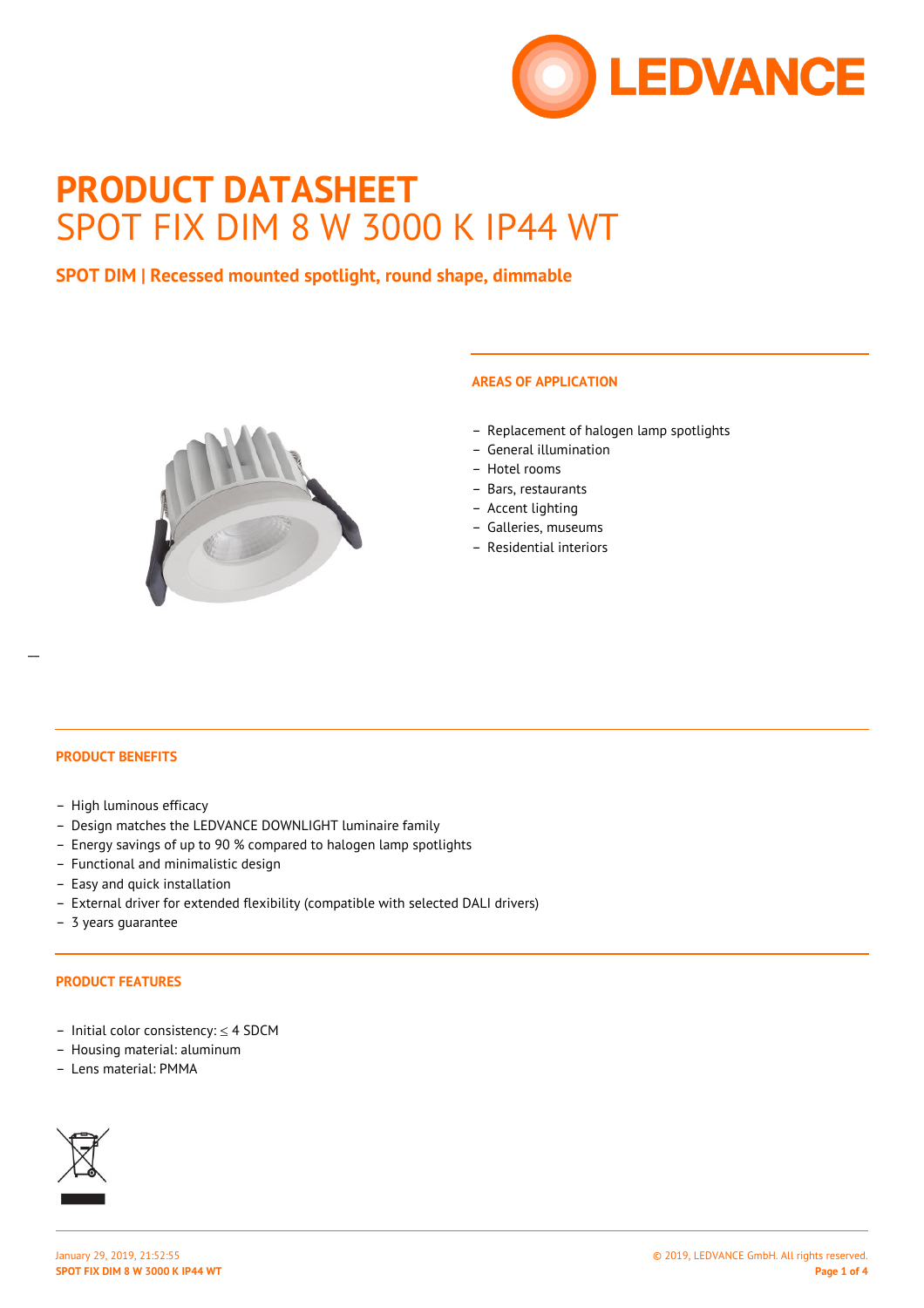## **TECHNICAL DATA**

### Electrical data

| <b>Nominal wattage</b> | 8.00 W                        |
|------------------------|-------------------------------|
| <b>Operating mode</b>  | Electronic control gear (ECG) |
| Nominal voltage        | 220240 V                      |
| Power factor $\lambda$ | >0.90                         |
| <b>Mains frequency</b> | 50/60 Hz                      |

## Luminaire control gear data

| ECG - Length                             | $120$ mm |
|------------------------------------------|----------|
| Max. no. of lum. on circuit break. B16 A | 200      |
| Max. no. of lum. on circuit break. C10 A | 100      |
| Max. no. of lum. on circuit break. C16 A | 200      |

## Photometrical data

| Color temperature                    | 3000 K     |
|--------------------------------------|------------|
| Luminous flux                        | 620 lm     |
| Luminous efficacy                    | 75 lm/W    |
| Standard deviation of color matching | $<$ 4 sdcm |
| Light color (designation)            | Warm White |
| Color rendering index Ra             | >80        |

## Light technical data

 $\overline{a}$ 

## Dimensions & weight



| <b>Diameter</b>       | 81.0 mm  |
|-----------------------|----------|
| <b>Height</b>         | 51.0 mm  |
| <b>Product weight</b> | 268.00 g |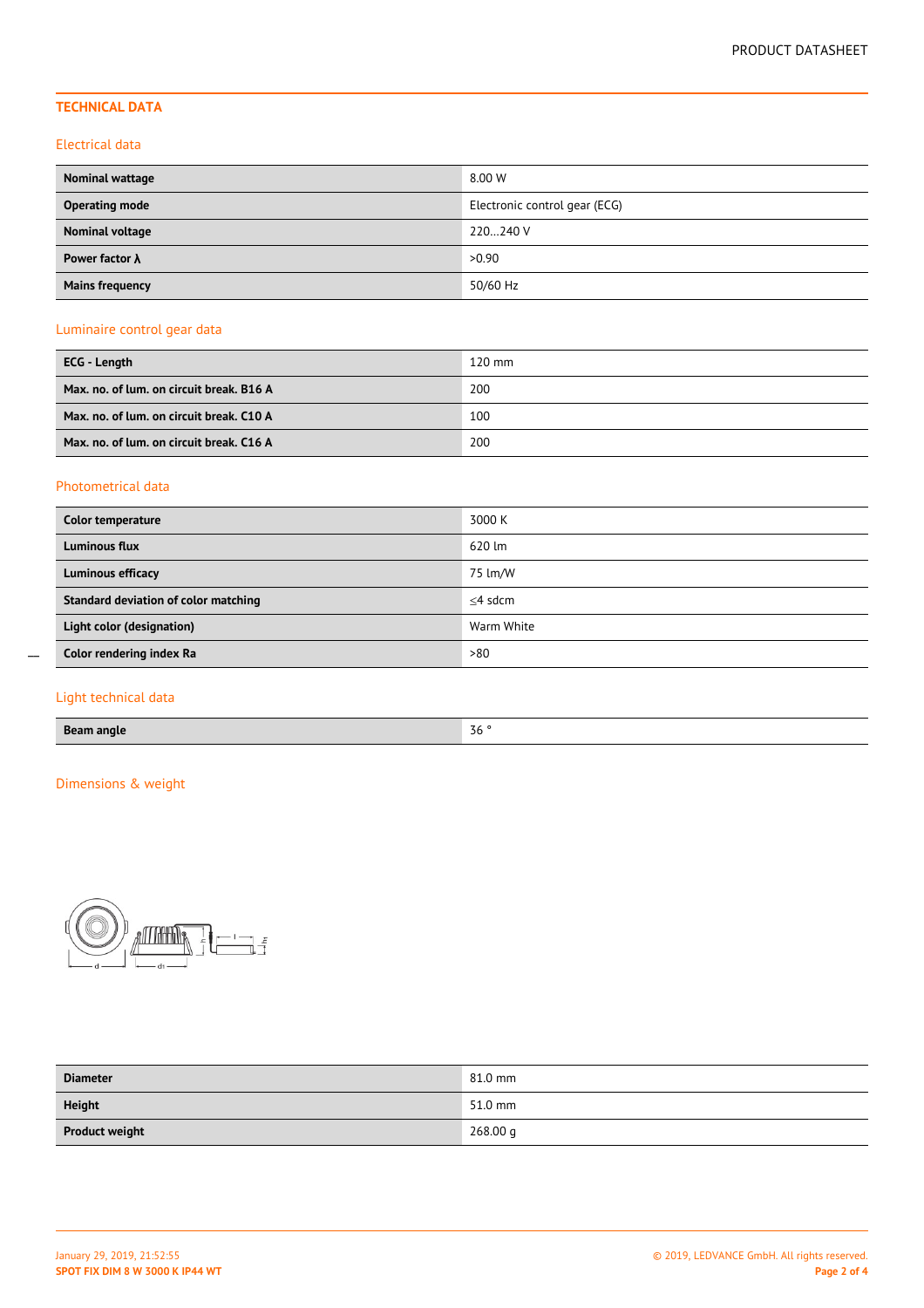| <b>Mounting diameter</b>                | 68 mm                        |  |  |  |  |
|-----------------------------------------|------------------------------|--|--|--|--|
| Colors & materials                      |                              |  |  |  |  |
| <b>Body material</b>                    | Aluminum                     |  |  |  |  |
| <b>Housing color</b>                    | White                        |  |  |  |  |
| <b>Product color</b>                    | White                        |  |  |  |  |
| Temperatures & operating conditions     |                              |  |  |  |  |
| Ambient temperature range               | $-2045$ °C                   |  |  |  |  |
| Lifespan                                |                              |  |  |  |  |
| Lifespan L70 at 25 °C                   | 50000 h                      |  |  |  |  |
| Lifespan L80 at 25 °C                   | 40000 h                      |  |  |  |  |
| Lifespan L90 at 25 °C                   | 20000 h                      |  |  |  |  |
| Additional product data                 |                              |  |  |  |  |
| <b>Mounting type</b>                    | Recessed                     |  |  |  |  |
| <b>Mounting location</b>                | Ceiling                      |  |  |  |  |
| Capabilities                            |                              |  |  |  |  |
| <b>Dimmable</b>                         | Yes                          |  |  |  |  |
| Type of connection                      | Screw terminal, 2-Pole (L,N) |  |  |  |  |
| LED module replaceable                  | Not replaceable              |  |  |  |  |
| Certificates & standards                |                              |  |  |  |  |
| Protection class IK (shock resistance)  | IK06                         |  |  |  |  |
| Glow Wire Test according to IEC 695-2-1 | 650 °C                       |  |  |  |  |
| Photobio. safety group acc. to EN62471  | RG <sub>0</sub>              |  |  |  |  |
| <b>Protection class</b>                 | $\mathbf{II}$                |  |  |  |  |
| Type of protection                      | IP44                         |  |  |  |  |

 $\overline{a}$